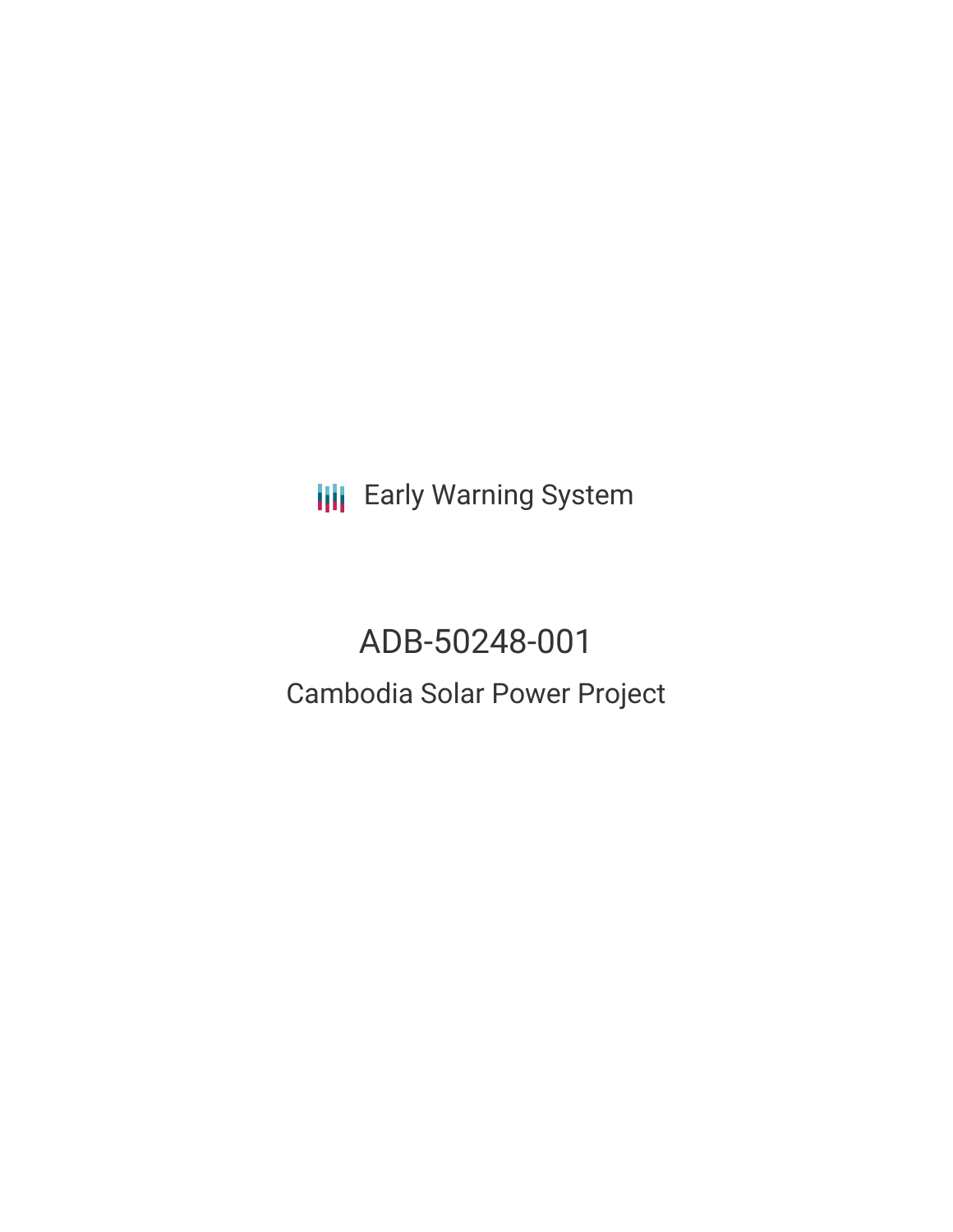# **Quick Facts**

| <b>Countries</b>               | Cambodia                          |
|--------------------------------|-----------------------------------|
| <b>Specific Location</b>       | <b>Bavet</b>                      |
| <b>Financial Institutions</b>  | Asian Development Bank (ADB)      |
| <b>Status</b>                  | Approved                          |
| <b>Bank Risk Rating</b>        | B                                 |
| <b>Voting Date</b>             | 2016-12-07                        |
| <b>Borrower</b>                | Sunseap Asset (Cambodia) Co. Ltd. |
| <b>Sectors</b>                 | Energy                            |
| <b>Investment Type(s)</b>      | Loan                              |
| <b>Investment Amount (USD)</b> | $$6.60$ million                   |
| <b>Loan Amount (USD)</b>       | $$6.60$ million                   |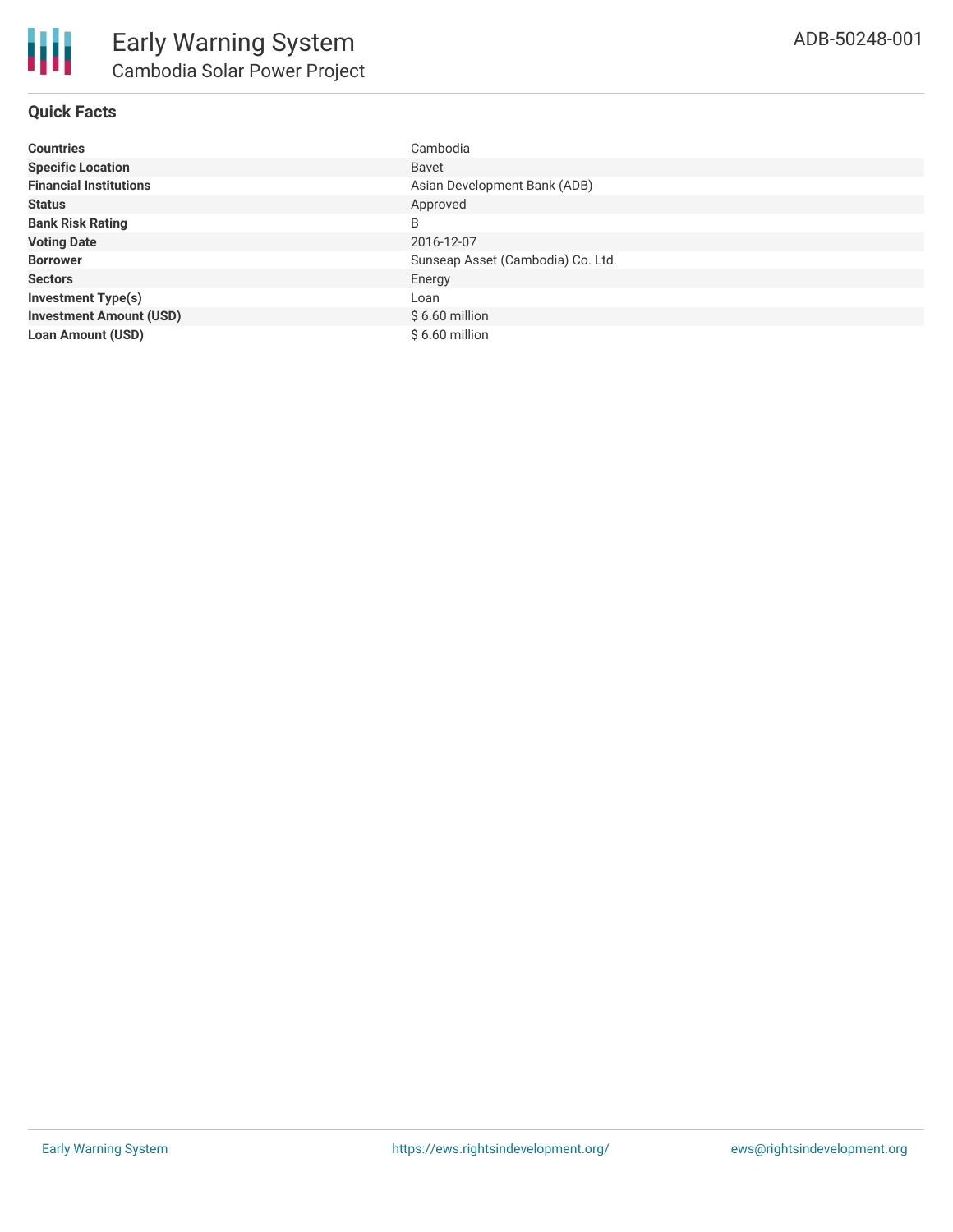

## **Project Description**

According to ADB website, the project entails construction and operation of the first utility-scale solar power project in Cambodia with capacity of 10 MWp DC. The Project is located in Bavet City, Svay Rieng Province, near the border with Viet Nam. The Project went through an international competitive bidding process which seeks public-private partnerships that are transparent, competitive, and provide a level playing field. The Project is therefore expected to unlock Cambodias underutilized renewable energy resources and set an important precedent in the renewable energy sector in the country. A consortium led by Sunseap, a leading solar developer from Singapore, has won the bid with a highly competitive tariff which is lower than the estimated average electricity supply cost in Cambodia.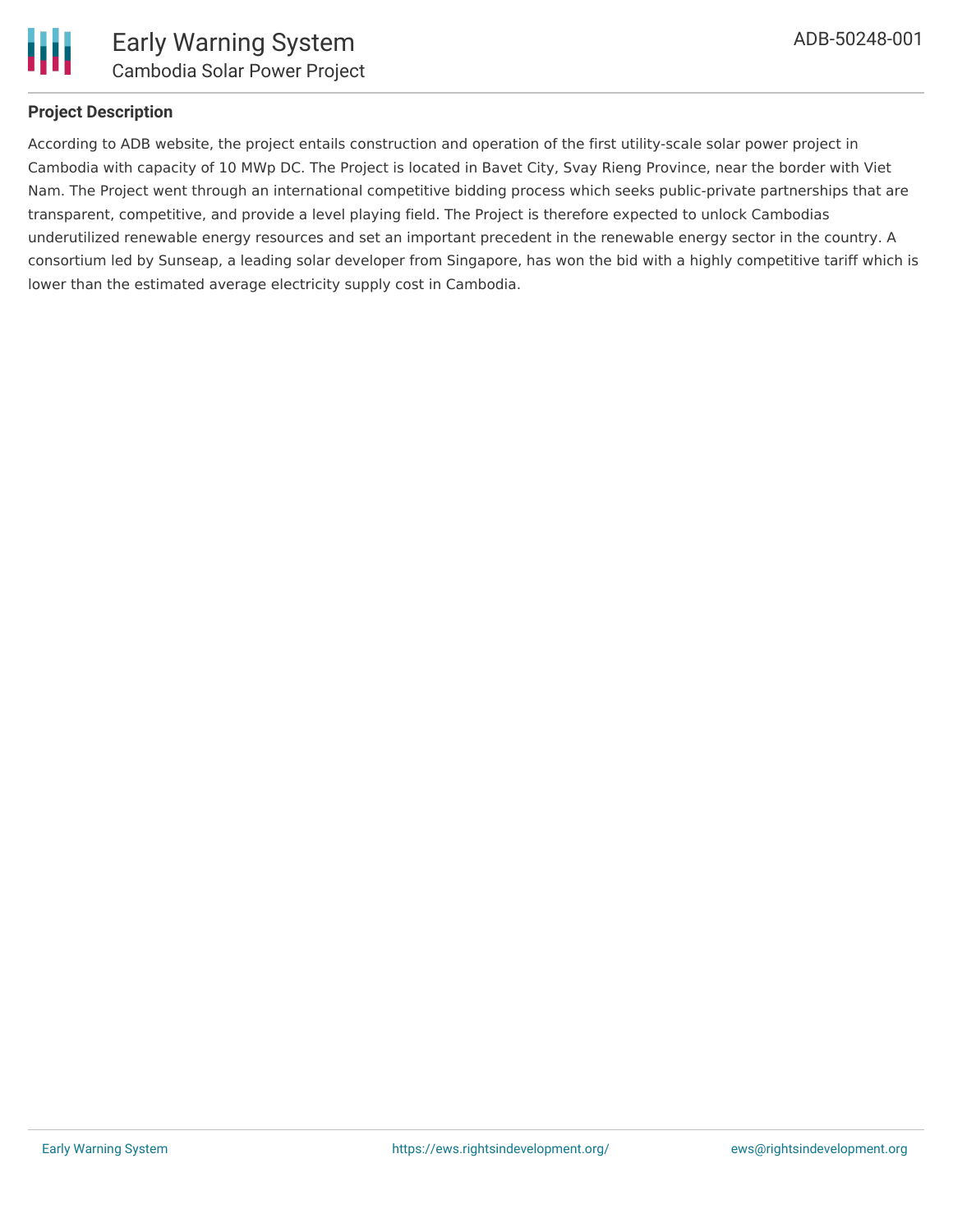## **Investment Description**

Asian Development Bank (ADB)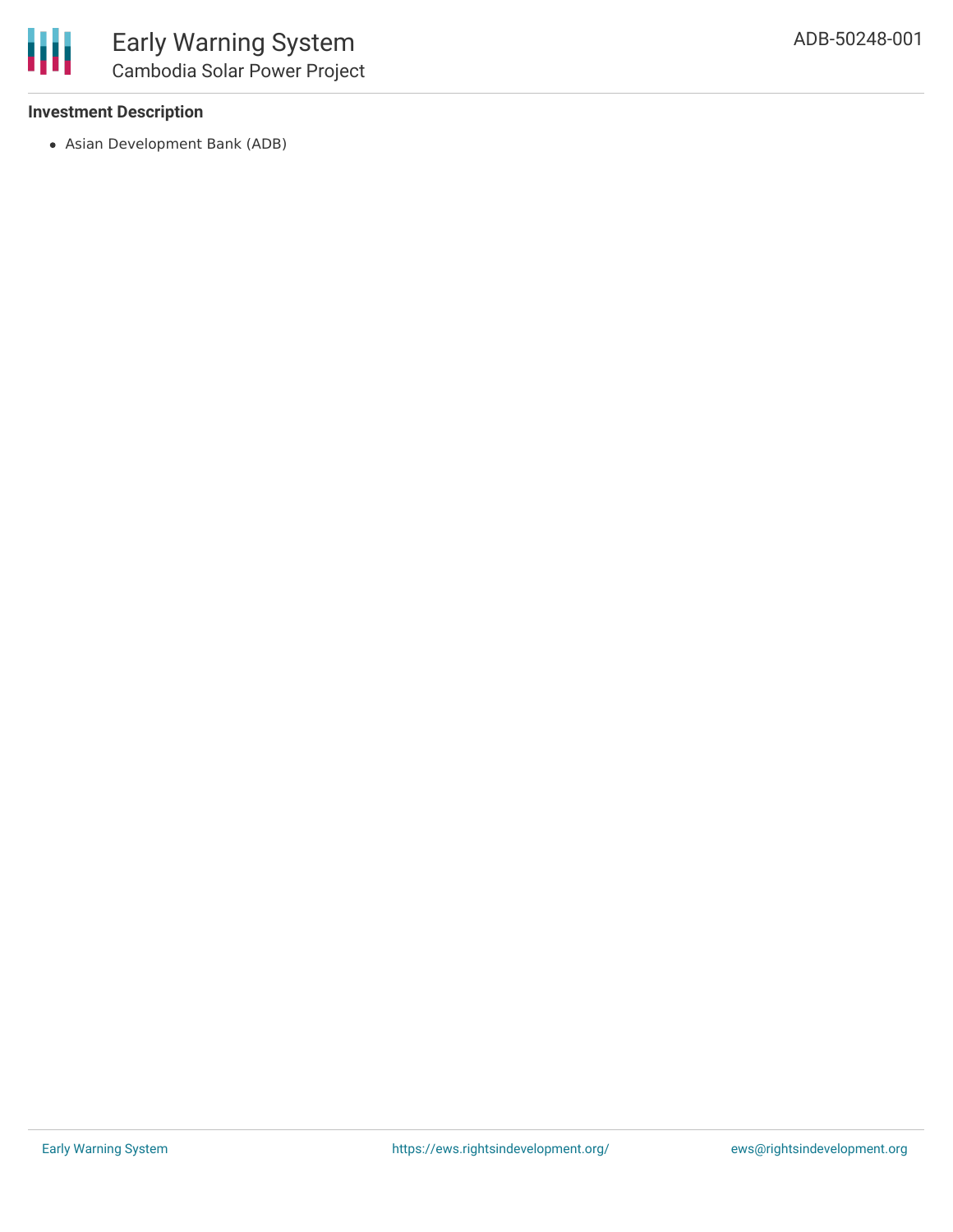# **Contact Information**

Project Officer: Hashizume, Shuji Private Sector Operations Department, ADB No contact information provided at the time of disclosure.

#### ACCOUNTABILITY MECHANISM OF ADB

The Accountability Mechanism is an independent complaint mechanism and fact-finding body for people who believe they are likely to be, or have been, adversely affected by an Asian Development Bank-financed project. If you submit a complaint to the Accountability Mechanism, they may investigate to assess whether the Asian Development Bank is following its own policies and procedures for preventing harm to people or the environment. You can learn more about the Accountability Mechanism and how to file a complaint at: http://www.adb.org/site/accountability-mechanism/main